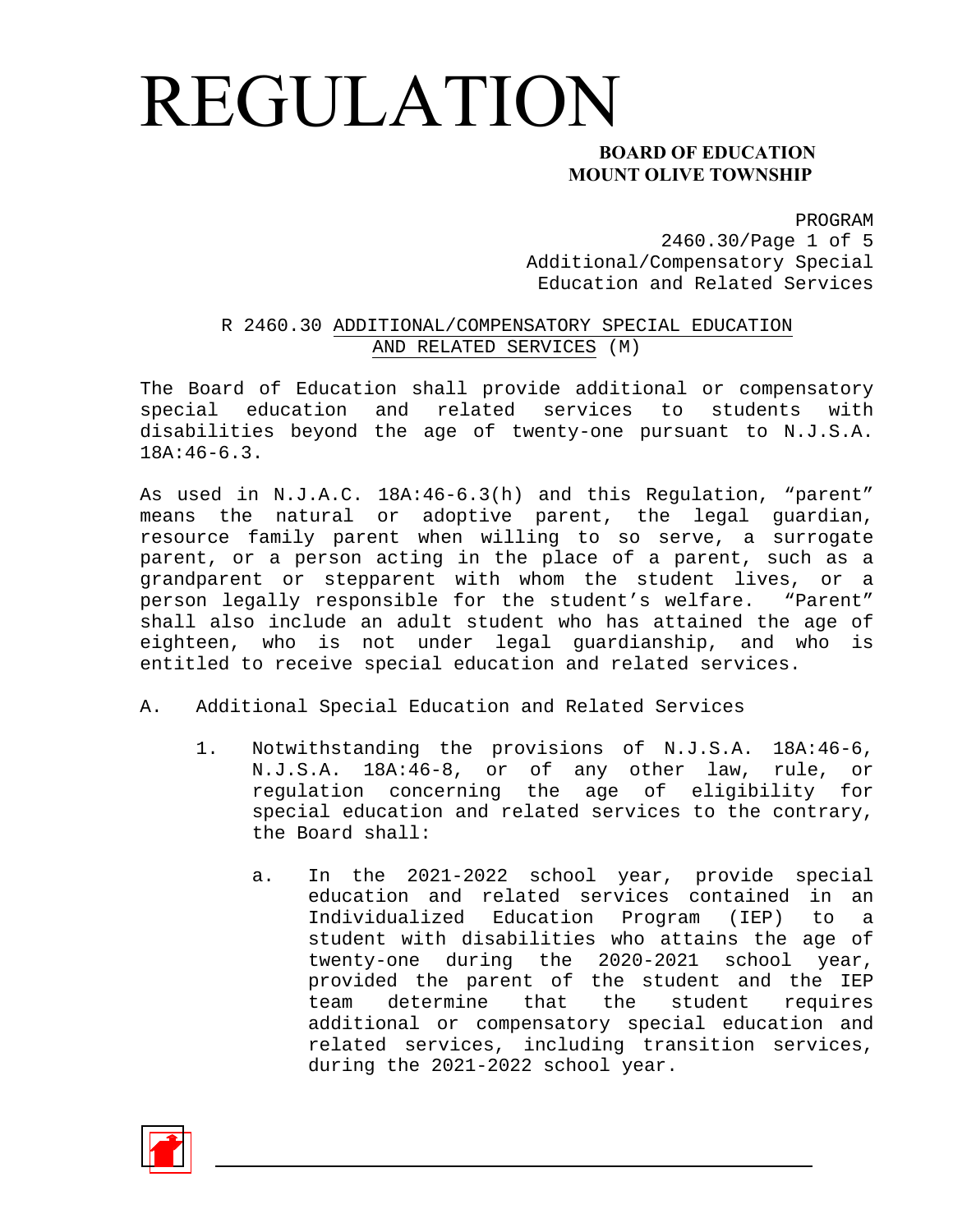### **MOUNT OLIVE TOWNSHIP**

PROGRAM

2460.30/Page 2 of 5 Additional/Compensatory Special Education and Related Services

- (1) A student receiving special education and related services pursuant to N.J.S.A. 18A:46- 6.3.a. and A.1. shall not be eligible to receive such education and services beyond June 30, 2022, unless otherwise provided in a student's IEP or as ordered by a hearing officer, complaint investigation, or court of competent jurisdiction.
- 2. Notwithstanding the provisions of N.J.S.A. 18A:46-6, N.J.S.A. 18A:46-8, or of any other law, rule, or regulation concerning the age of eligibility for special education and related services to the contrary, the Board shall:
	- a. In the 2022-2023 school year, provide special education and related services contained in an IEP to a student with disabilities who attains the age of twenty-one during the 2021-2022 school year, provided the parent of the student and the IEP team determine that the student requires additional or compensatory special education and related services, including transition services, during the 2022-2023 school year.
		- (1) A student receiving special education and related services pursuant to N.J.S.A. 18A:46- 6.3.b. and A.2. shall not be eligible to receive such education and services beyond June 30, 2023, unless otherwise provided in a student's IEP or as ordered by a hearing officer, complaint investigation, or court of competent jurisdiction.
- 3. Notwithstanding the provisions of N.J.S.A. 18A:46-6, N.J.S.A. 18A:46-8, or of any other law, rule, or regulation concerning the age of eligibility for special education and related services to the contrary, the Board shall:

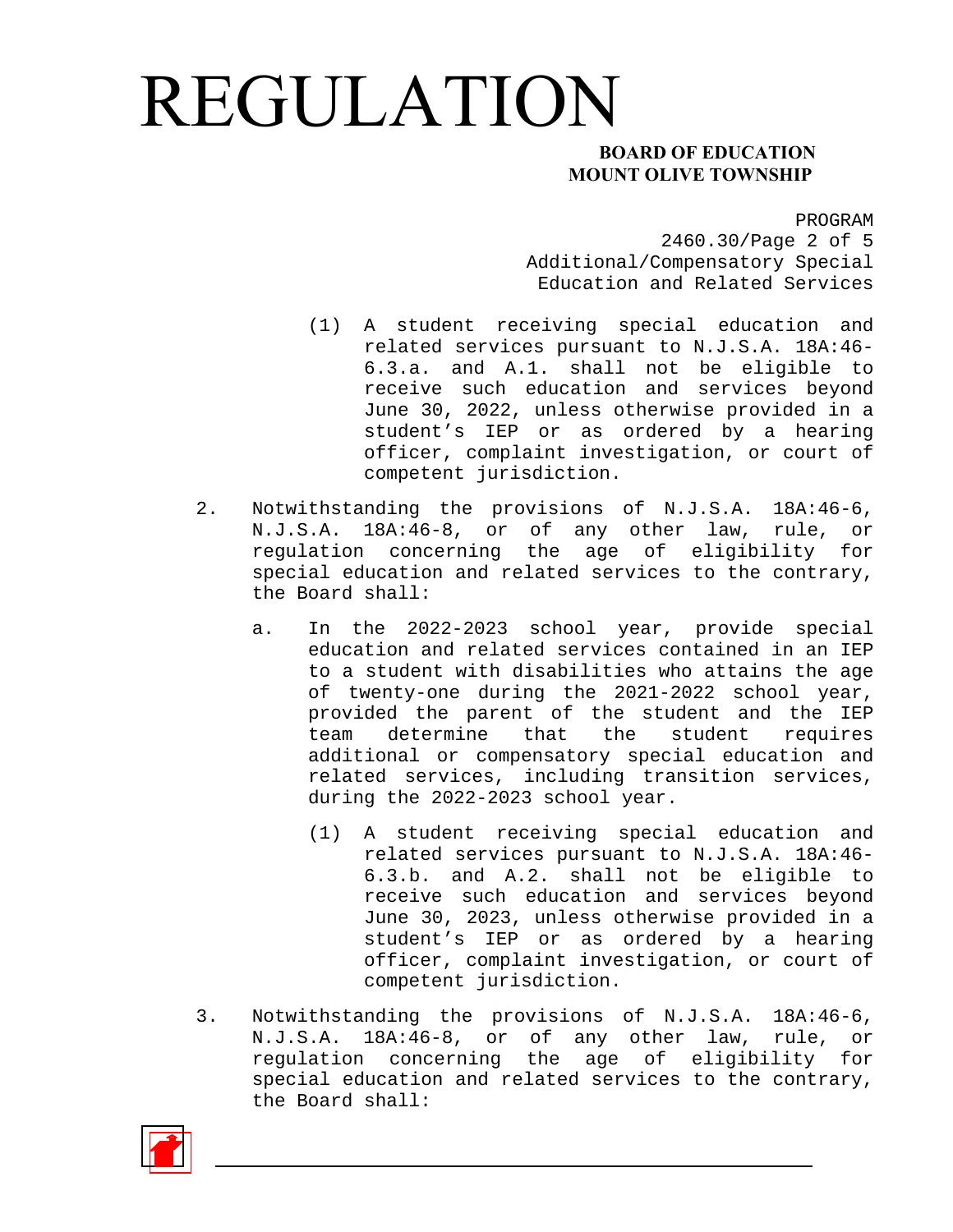### **MOUNT OLIVE TOWNSHIP**

PROGRAM

2460.30/Page 3 of 5 Additional/Compensatory Special Education and Related Services

- a. In the 2023-2024 school year, provide special education and related services contained in an IEP to a student with disabilities who attains the age of twenty-one during the 2022-2023 school year, provided that the parent of the student and the IEP team determine that the student requires additional or compensatory special education and related services, including transition services, during the 2023-2024 school year.
	- (1) A student receiving special education and related services pursuant to N.J.S.A. 18A:46- 6.3.c. and A.3. shall not be eligible to receive such education and services beyond June 30, 2024, unless otherwise provided in a student's IEP or as ordered by a hearing officer, complaint investigation, or court of competent jurisdiction.
- B. Rights, Privileges, and Remedies
	- 1. A student receiving special education and related services, including transition services, pursuant to N.J.S.A. 18A:46-6.3 and this Regulation shall be afforded the same rights, privileges, and remedies provided to students with disabilities pursuant to State law, New Jersey State Board of Education regulations concerning special education, and the Federal "Individuals with Disabilities Education Act," (IDEA) 20 USC §1400 et seq.
	- 2. Any disputes that arise with respect to the provision or nature of services provided to a student with disabilities in the additional year as provided in accordance with N.J.S.A. 18A:46-6.3.a., b. and c., and A. above may be addressed as determined by the parent of the student with disabilities, by either:

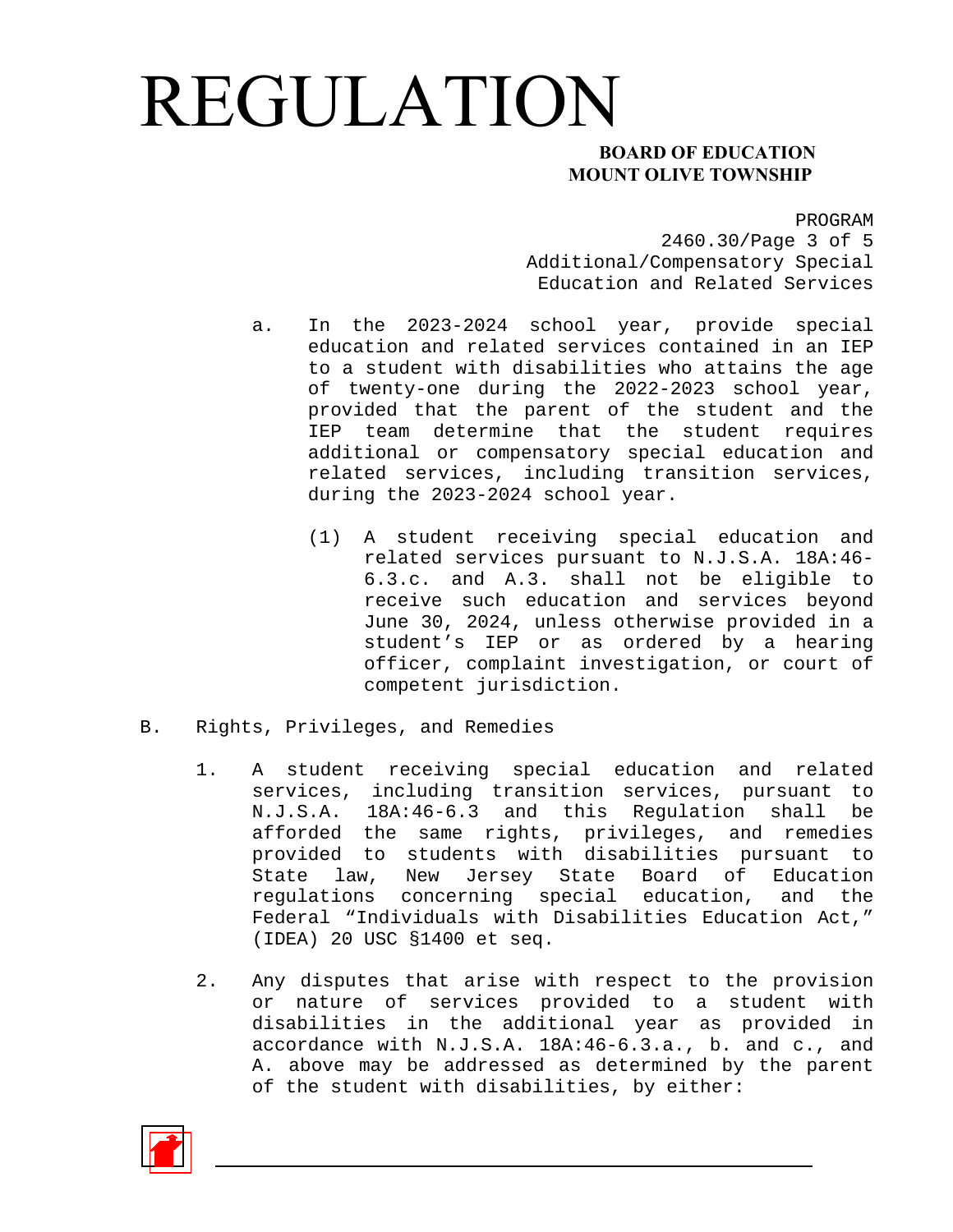### **MOUNT OLIVE TOWNSHIP**

PROGRAM

2460.30/Page 4 of 5 Additional/Compensatory Special Education and Related Services

- a. Mediation;
- b. A written request for a complaint investigation submitted to the Director of the Office of Special Education Policy and Dispute Resolution in the New Jersey Department of Education; or
- c. A special education due process hearing pursuant to IDEA, N.J.S.A. 18A:46, or administrative code.
- C. Funding
	- 1. The special education and related services, including transition services, provided to students with disabilities pursuant to the provisions of N.J.S.A. 18A:46-6.3 and this Regulation, to the extent permitted by Federal law, be paid for from the monies received by the State or a school district under the Federal "Coronavirus Aid, Relief, and Economic Security (CARES) Act," Pub.L.116-136, the Federal "Coronavirus Response and Relief Supplemental Appropriations (CRRSA) Act, 2021," Pub.L.116-260, the Federal "American Rescue Plan (ARP) Act," Pub.L.117-2, or any other Federal funding provided to address the impact of the coronavirus pandemic on elementary and secondary schools as it becomes available.
	- 2. To the extent the Federal funds described in N.J.S.A. 18A:46-6.3.e.(1) and C.1. above do not cover the costs borne by the school district to provide the special education and related services, including transition services, to students with disabilities pursuant to the provisions of N.J.S.A. 18A:46-6.3 and this Regulation, the State of New Jersey shall appropriate funds as necessary from the Property Tax Relief Fund to reimburse the school district for these costs.